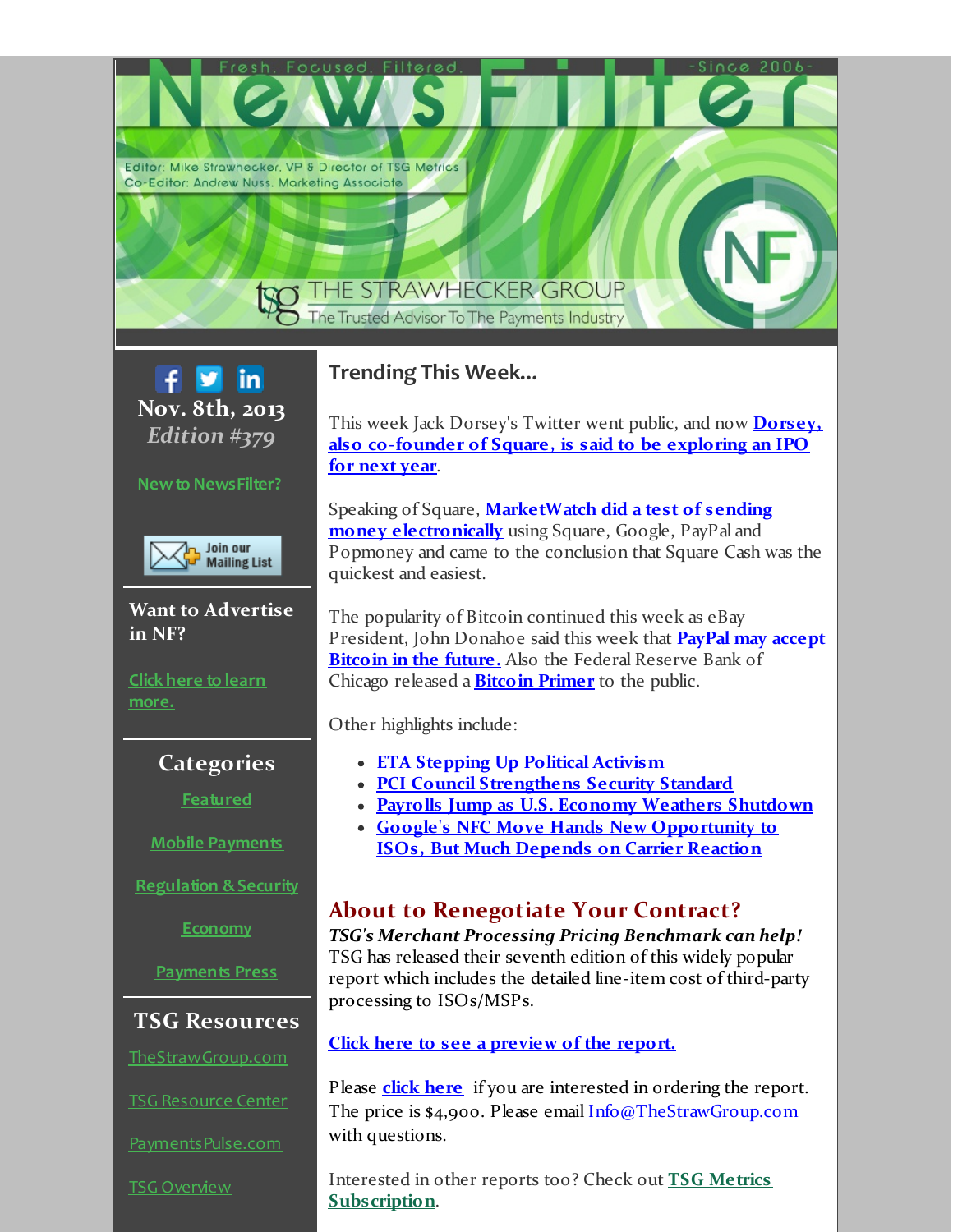### [Transaction](http://r20.rs6.net/tn.jsp?f=001MgUaQiYhjPL3P-N_cmhagrXTv-yt-89ZC93LYQ444Tj62XPA_DZr1_055c6WUg4YNRRCbUbi0IQN-ZQqrL59sP5HhQqXPOPKnDhq9X9p0A66Aafo0S39qmsMgV4wm0mxPBQkaip2hsb_817IQo6m3b9rwUBGY9jrYZMJwcS04_qbno21RP6Cn4jwgApQg0DRGnXdXLMcu1kJ2hj0--H7gkThmfBNNA0Fbyw3RO8eVPPVHgphyM6Hna_Y0GtzV8up&c=&ch=) Advisory

[Acquisition](http://r20.rs6.net/tn.jsp?f=001MgUaQiYhjPL3P-N_cmhagrXTv-yt-89ZC93LYQ444Tj62XPA_DZr1zmPPJai-gsaurg-BW5B5rQ3QX_Sa_3lKlLaHPQHxCh_MVZcS6Q1JuVFDqWmk6bWHt89Ix9fTp5v8CqV2m6Iuk1gxH3O7Nw0Hbswhcbyx4IdKy6OpfpyzYKVqjjlbZVaD0WdawuxZuAu_ds8aa_E6K3TDJ6S4oUGmfmoHuWerlpWJtKhq5VJ3k7MbpXJvT9qbmVxgDjd9rrn&c=&ch=) Multiples & Attrition Summary

Merchant [Aggregation](http://r20.rs6.net/tn.jsp?f=001MgUaQiYhjPL3P-N_cmhagrXTv-yt-89ZC93LYQ444Tj62XPA_DZr1zQOgjtHNyIgFpzYRGa5O3zuq79eudBvFmWKs9oZkhNjz7OcQit7dGes2TT2FUUH8beOk8YToYyH6A6op0FNLXrvQg-oypV5HpzZXsPRsJ7ThLHwSr3CGid2zfFUFGot35rtMxqylLbZxMTkQoJaVGpytLTQlxIS0D29F5c1JaD21yDxj-bcffsM_o9r93orVMAsPWfKNkuodkyttg8IEak=&c=&ch=)

Acquirer Strategic [Assessment](http://r20.rs6.net/tn.jsp?f=001MgUaQiYhjPL3P-N_cmhagrXTv-yt-89ZC93LYQ444Tj62XPA_DZr14e22M3LccG6lIxXnxXkcCFYAZ0fuVTIVpq_7VSpD05LGTbaJPOyC3L2OsEtQB9b80sW6LOIUERqBnpyshLczRFyxD0aDdvjIkHuUGbRUdTakKK5kHjtNE7qjSJ4hyrkY73M_s6yUKvzfrsMdEhnVNj9dIjFUPIS1ifLAgLfGSj6tgEcSvBig7Mel6VKT6Al5cb0K4BGJrNWcYzUknBgkdBYV-fJ1kM3XzxOsa5mMu-RFDOYc1wDgH8SQ_KeAb-3oaDrhOEBjwJkKRqQw3hlA0cPfgsid2CQaZWFU8O0H9HKrrBxS7Q3xwSZqSCIm8HrwlBQMm3Yx6mY-4HNpJuBZvajp6jMd7yzV9r-YFy9rSVa8lX8CyQUH7ArJ0peGDsMWw==&c=&ch=)

TSG MPPS [Benefits](http://r20.rs6.net/tn.jsp?f=001MgUaQiYhjPL3P-N_cmhagrXTv-yt-89ZC93LYQ444Tj62XPA_DZr1_8XrD7t8Li5AGLaHSLSHm-tzKQy6AM2AlDprOA2_idFeuwv5aO3qkep9IfePVu8GdIpCaa8ekR1I-6FN73ypdla3NHMLMoF-FEDzTOg63Wm29ZWC9S1G9oOafzM_gjh2JAHSeKBRwZ3lvO9o9boMoIdU0FiWYs8F7z8n71RG8SdaU9cqVhQaEpLqDSqi_9vH4JK5CNW3HxgZlbK5nrw-Fw=&c=&ch=)

MPPS [Example](http://r20.rs6.net/tn.jsp?f=001MgUaQiYhjPL3P-N_cmhagrXTv-yt-89ZC93LYQ444Tj62XPA_DZr1_8XrD7t8Li56M3zy5AwjKDFnwugvzgKkjCic_mJF3oW1uwpwWvQvt9WLKpwgjwnuKYBrBgkWnd1cZMg_2GH9kgQMCFjfSFq2ZekWJ7Bl9dqc6ertqv4F58eYpL5xPhRBVEDMF1VpnTrcbGf7Ath8LE5tbRUqrzTpfKmnhj5oSs2Ch0az4fKRqPMjUR_BoM_wfpkMDYsKr_5YM9BIeUpJLc=&c=&ch=) Report

ETA/TSG Economic [Indicators](http://r20.rs6.net/tn.jsp?f=001MgUaQiYhjPL3P-N_cmhagrXTv-yt-89ZC93LYQ444Tj62XPA_DZr17bfZoOHVaAVCxRcN6LwrnUZXvA8LjqJ5L_PjkrviDOl1vNSEfblYdiqK4Ppz33UoUJAfUhpN6Bg1tpjfbk7WUFGT0RM32n3fmivksm_PBrCrcyBD5xXCCxKTRF7M2stVluzM9QThb-93U5JyP3eiwQBH_STI6kXyXq2zjDEPvlfO5CrtYjAyo0o85oyMisM_msNm17lAKAouvIDlYTc-1k=&c=&ch=) Report

Case Study: Driving Value Through [Competitive](http://r20.rs6.net/tn.jsp?f=001MgUaQiYhjPL3P-N_cmhagrXTv-yt-89ZC93LYQ444Tj62XPA_DZr14e22M3LccG6UKJn0BoqHWR6Twu1xnT3Ztr6SLHKY_czH6Ceo0W-K8Yf0ZJYuPFl8tXP3rSTHtQXINbr9vMFsM1NhItbcp4orM66Q1M3vbbD0UqxNtRJkDrMalb3NTFRy66_6uITj_p0z0QK3-_j4Jcq7kUthGeHBMbTI6Wla9nNCeHhsyhqIJ_mnc26xS_ge7HWubptBwC6GNpiVPr4aKWv2J5CtG1kq1Ru9CJ6mrd2JqYFc08vgvKpEE6O9I8gItpb_krsAsvdIo_8UItvLQ6Tlw-1ISKnFKBLmydQoH1YFMHwKrCgWts2SxffheyIRyAmyDZfyN5T-ZJiQQ2msIZoITpns4mzXBIxnSHrYQqjveDO8DVkRY-cC47ckNzUf8zYLODaQZDKNS9vURpyjTE=&c=&ch=) Bidding

Should [Traditional](http://r20.rs6.net/tn.jsp?f=001MgUaQiYhjPL3P-N_cmhagrXTv-yt-89ZC93LYQ444Tj62XPA_DZr14e22M3LccG60GcjX_DTlBoaTYU1G8br3Pwj8MN9Ra3Y1enlHAH71FvDr4Gspfhj5_yS2yrFALcJSqOEo1G0MYBQv1YSNJt5PCbtS0XZeqrQMnuQYmeNZxf3dlIu2YVRl57od4lgM0uZBqRaWUQ-5f0s3jTWmc1UWrPDEfRMilIr5pOTC7J3v3nmUsp_HYQ0Aehl61WhDD40wkcBlr7Veecptkko4-7KukFkHTayTntQ55ynLlwNi7fN8xDxLCu8LB5VyTglFLJHbyPNCWuVOxonC_pMFovvVzURm5nA4u0xQzoWwE-nrfDzpo0C3jmJWs3f0_0rl7Pxl7w0h0BdiSTTrV6JRnGRLYdH9_xMAcv_&c=&ch=) Merchant Acquirers "Beware of Square"

What [Benefits](http://r20.rs6.net/tn.jsp?f=001MgUaQiYhjPL3P-N_cmhagrXTv-yt-89ZC93LYQ444Tj62XPA_DZr1wLTw96Ngc7oPaxzMdCpH87Lvr4Dh3LtudvNVbDn8Ba_4DTfPqcI5w0tEmY-9SU4yXmZ7mFK8_D5zqXr-mbONUiX_1ctkMkXADvN829B-5am2hpVozpm9vUmyNLzUY-aIgn3x13qmRHBr0PoNJsIJv1SdRvLKvSge7W7ikggRQt_rZbJVCOfboiJDo9i9NGaPB1RasWvhGcx&c=&ch=) Me By Payinga Credit Card Swipe Fee?

Use a Smart Phone to Buy [Things!](http://r20.rs6.net/tn.jsp?f=001MgUaQiYhjPL3P-N_cmhagrXTv-yt-89ZC93LYQ444Tj62XPA_DZr17MOY2xOzBhfSJcRIV1xGqSlYureW0DGxX5nMaeO2bBoZVi2fE3wwBu29Yo6JfSIUPEv2JZnAS3elXPv9lAzK77TQ5tF4TfbdzqE_aAzNALElnXqxAyipxVo1f9Kz1WjZMLB_J91cVKAMeKhdUAhHJFi7suT3vBJ5MafR67GH2kVhPqJSu-ZT-gtR8ZcJ479iYSZxnLfKZMe&c=&ch=)

**This Day in History: 1895** German Scientist Discovers X-rays

On this day in 1895, physicist Wilhelm Conrad Rontgen (1845-1923) becomes the first person to observe X-rays, a significant scientific advancement that would ultimately benefit a variety of fields, most of all medicine, by making the invisible visible. Rontgen's discovery occurred accidentally in his Wurzburg, Germany, lab, where he was testing whether cathode rays could pass through glass when he noticed a glow coming from a nearby chemically coated screen. He dubbed the rays that

### <span id="page-1-1"></span><span id="page-1-0"></span>**Featured**

### **Square [Exploring](http://r20.rs6.net/tn.jsp?f=001MgUaQiYhjPL3P-N_cmhagrXTv-yt-89ZC93LYQ444Tj62XPA_DZr1_zEzdET6vd4BTFbC2dAOdygn0b2BekyhuCHv7AteIj9TBIFA85wkuQDNXDYg5pm6hHxcgEEYZrmUY9KDaiBIe1VZctesmd8u3qDuZL5LCGUxjf487R7_27BXzHeL-DcG_locXNt6o8LlrTiH-jy9KzEaGgs8LS6mghtXIqdizs5I2Q8IDld_afUWhG3LZSoRnIuO4Me7K8ubDDNorEEQDKk6Q1bhUWOjyI0F94P866jA8UbD5RzZVUrWXWf3ZstYfdOv-huPu9jQegEGmfubPcXIwtOrQZE8UV0Xfb5FG7UB2UOvHlEn8mY9BPn9eP6rA6Be0oxXuuBbWX8ywfsJecHA8VcI2TiwxQ-tsnb4zmp&c=&ch=) 2014 IPO With Banks**

### *11/06/13 The Wall Street Journal*

Technology entrepreneur Jack Dorsey is trying to pull off two high-profile initial public offerings in the span of one year. Square Inc., the payments startup with a square credit-card reader that plugs into Apple and Android-based mobile devices, has held discussions with banks, including Goldman Sachs Group Inc. and Morgan Stanley, about a 2014 IPO, said a person familiar with the matter. No bank has been hired and the timing of a deal could change, the person cautioned.

### **TSG Insights Following the October 2013 Payments [Conferences](http://r20.rs6.net/tn.jsp?f=001MgUaQiYhjPL3P-N_cmhagrXTv-yt-89ZC93LYQ444Tj62XPA_DZr1_zEzdET6vd4z_qYS8m0xGx-HW_AYPpqagtGAtN3_cP-YnkWqsxin0qImmvjq2N7ePw5teZSSEjR0Pv63D8YxJzJheTKJONZl7PWsezU_I_DVf9l9t_QPRCwOD8wfa2ueocE32Y2tfG8EcGClVLxeldnDS8-pf67RoMbisl1_PB2sf3Hr6BCe0fDd1SoXcmt8fLGGgCQLHmXV8-aj5uUJGZIThK4ZwJrJjmHNPSA4UIuZfpb5tbO6LGaQMcWR6L1erwNLfqYS1W5E3jIpQvZreW4w_DJI2QfM27d2NjMUDF6VnIBaPE-gcsmvADmpFa-nfifDEtDMavmxDlgIIQRC55hLZeiSZhY2jIh9JxNMCkF0mqUtRK8gZc=&c=&ch=)**

### *11/08/13 PaymentsPulse*

October was a huge month for the Payments Industry with both Money2020 and the ETA Strategic Leadership Forum (SLF) occurring within a week of each other. While both events cater to the same industry, in many ways they could not be more different. Following are some general insights and opinions on what the TSG Team, who attended both shows, observed.



- **The Conferences**
	- Potential disrupters as well as many legacy players attended Money2020, while the traditional payments power brokers were at the SLF. You can certainly argue there is a place for both.
	- One industry veteran and client told us, "At Money2020, the attendees represent the successful and the potentially successful - however you need to get through many attendees to talk to 'real' players. At SLF, all the 'winners' are there in one place". We believe both events will play a continuing role.
	- As the industry continues to evolve, the traditional salesfocused ISO will find it more and more difficult to grow and succeed in this industry that is continuing to specialize and develop new and different business growth models.

### **Click here to read more [insights.](http://r20.rs6.net/tn.jsp?f=001MgUaQiYhjPL3P-N_cmhagrXTv-yt-89ZC93LYQ444Tj62XPA_DZr1_zEzdET6vd4z_qYS8m0xGx-HW_AYPpqagtGAtN3_cP-YnkWqsxin0qImmvjq2N7ePw5teZSSEjR0Pv63D8YxJzJheTKJONZl7PWsezU_I_DVf9l9t_QPRCwOD8wfa2ueocE32Y2tfG8EcGClVLxeldnDS8-pf67RoMbisl1_PB2sf3Hr6BCe0fDd1SoXcmt8fLGGgCQLHmXV8-aj5uUJGZIThK4ZwJrJjmHNPSA4UIuZfpb5tbO6LGaQMcWR6L1erwNLfqYS1W5E3jIpQvZreW4w_DJI2QfM27d2NjMUDF6VnIBaPE-gcsmvADmpFa-nfifDEtDMavmxDlgIIQRC55hLZeiSZhY2jIh9JxNMCkF0mqUtRK8gZc=&c=&ch=)**

### **Can PayPal Crack the Design [Challenge](http://r20.rs6.net/tn.jsp?f=001MgUaQiYhjPL3P-N_cmhagrXTv-yt-89ZC93LYQ444Tj62XPA_DZr1_zEzdET6vd4PcHcRaCk6BBOo-FMI0M9ruMTyYCFYuxAo5srZI8vwkEgZMTmWk92uR6SwEFH4wKzmczjkNF-TbZ26u41qY9KJVg2D5-tfa4kOs-QtOCvJeCPuwQJaDfAu_seBxXFYjerV2jhc7FITRoNfAlTJrU_ahmX1QAVeA1rKAdY1YLpaRGslsJYbFEuXkyR1I3B43-vmql7ECxfEavIYmD9SDsOukeTKGAK_S5REEAhIZLvcuRpdTnPWoac3XCpOfl0_1iDHMXJ4XZRbFSyQScKVyH1edpV5jLuZcGFDC2xYOy3mY6SXXGdffag9LpWpcpafPOEHz0xMeAYpyTXm9hU-1QDmXPX-7AFtwLMLcBpalbdoCS0x-GoeSrKJ-DhCntiJHmn&c=&ch=) of Digital Wallets?**

### *11/06/13 Wired*

Digital wallets are one of those perennial tech promises that have never quite materialized. Thanks to new wireless technologies like Bluetooth Low Energy, however, it seems like they're finally on the cusp of becoming a reality. We're just starting to get a sense of what this future might look like: not just personalized coupons pushed to your smartphone, but things like dynamic pricing, microtargeted fire sales, and in-store mapping and navigation. In other words, the next generation of retail. Of course, the most basic and perhaps most alluring aspect of this future is something much simpler: a more convenient check-out, where our smartphones eliminate the hassle of cash and credit cards once and for all.

### **Durbin Debaters Take Sides In [Washington](http://r20.rs6.net/tn.jsp?f=001MgUaQiYhjPL3P-N_cmhagrXTv-yt-89ZC93LYQ444Tj62XPA_DZr1_zEzdET6vd466zPYidORKKYES7kFonooP81u36mLJCcKko1dl8zt3JglxdYSGCXQh-p9V0KrxItAgU2YO8I_otJZRE2y2wayIjqxXjU9Nrw5IKdVOQlYZd7fbtbdJhmAnO6eDUEZV8DALub6WiKYHCF2JxiFiONYTXE6geh-rTcQl9UeKmgk8_U2f_FeStYTjeOV-tkIAzH6x2ITOCz3iNNpb6RWclAEKCAUrRzxuJ6_Xvd1nC3Gp9AuR941wzXpdSGHAgIyuwieyg6mIjbRLh4g8lgqsuBPbzfd-_aHHUhFv-rsCi9QEQOjyxoQ2-W3WZhN2EDGwZq4miIKU86PRp0uHHL8pAbLm8c7pqb4l_RgUT622XRlInydtdDqR8cuRGrUr55cB0OWQrnwrA-KxJZDPQ0ch5uFc-F9kJ1lZPJNteOAyeq_hB-B-SnBsDQ2foGnILphX1AhW9fd_G-ynHUhkWtBJKsP5c0xM4a8R3JaqGUBl0OGxJ-bZ3P1CmqaxMq47f1s9NIDQ7yrGODC06FKv5xSs4BavQr6ApSu9pK&c=&ch=)**

### *11/08/13 PYMNTS*

On November 6, PYMNTS.com gathered experts in the fields of payments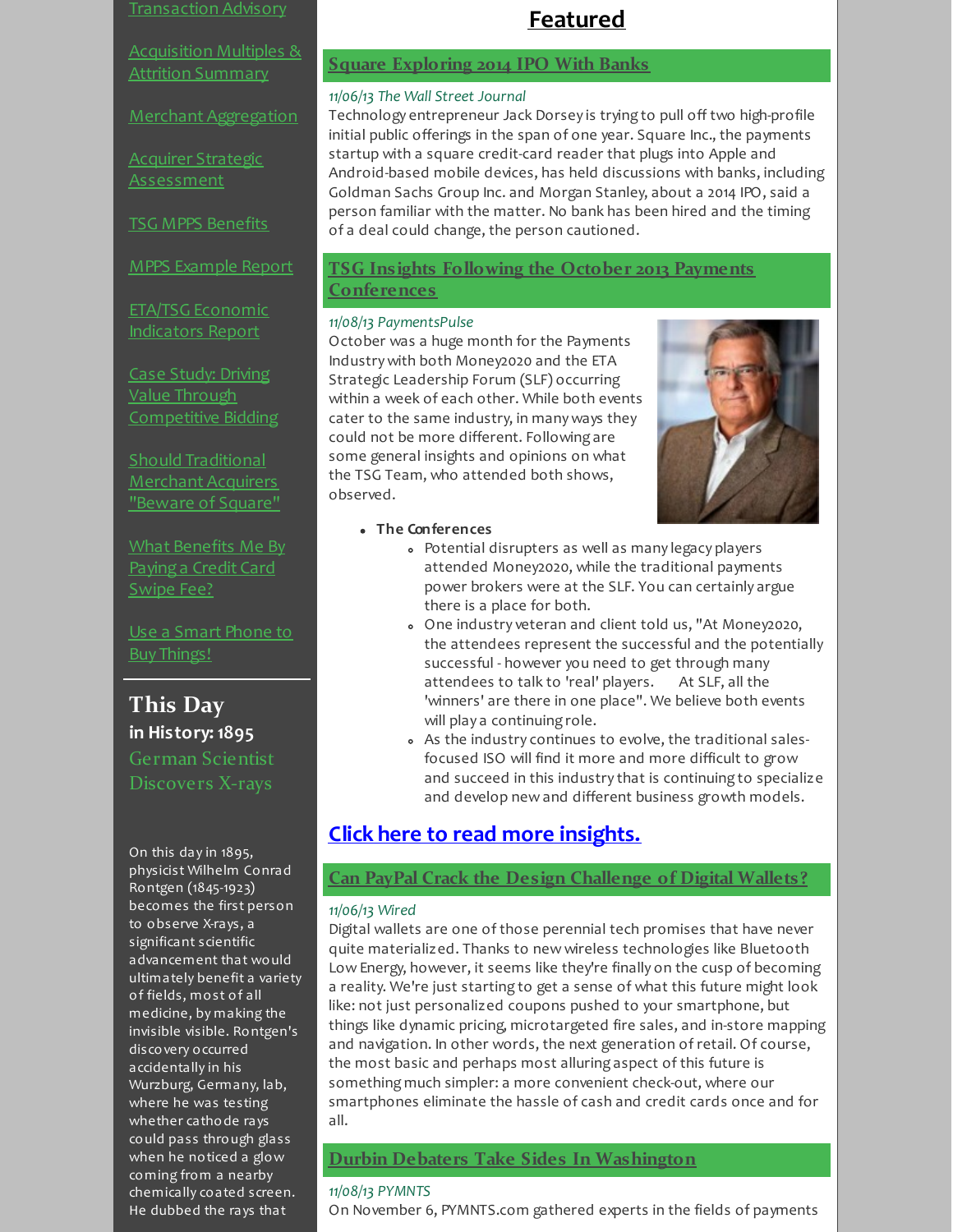caused this glow X-rays because of their unknown nature.

X-rays are electromagnetic energy waves that act similarly to light rays, but at wavelengths approximately 1,000 times shorter than those of light. Rontgen holed up in his lab and conducted a series of experiments to better understand his discovery. He learned that X-rays penetrate human flesh but not higher-density substances such as bone or lead and that they can be photographed.

Rontgen's discovery was labeled a medical miracle and X-rays soon became an important diagnostic tool in medicine, allowing doctors to see inside the human body for the first time without surgery. In 1897, X-rays were first used on a military battlefield, during the Balkan War, to find bullets and broken bones inside [patients.](http://r20.rs6.net/tn.jsp?f=001MgUaQiYhjPL3P-N_cmhagrXTv-yt-89ZC93LYQ444Tj62XPA_DZr10RJn-fIlM1dZSQF3CfFLaj51EEfZEEAlnTOx5njX5pS-mPoDrM3xigJokOs7RQ-OPn2fiMDgQ2z2G-ZGQusnHcz2dufMyl-8goAacdXdHXel08ngKPAICUc69SBqY-2nKmoDJusswb4inH254qnrt3BGuR5C3NYlJgS-cfOo7fxiy5uzr0MBL90zqZhCVencP7wFJRaLPkWEV84tAy3sh6llLD_G3s9vMfHaZobqjr048VpMLRSArrtWUcTSNDUndmCSSS6_phlIzNGeNEKORl9WmoIpthoOVZh4wNgcb6914yZdhAxbTo=&c=&ch=) **Click here to read**

**more.**

and economics in Washington, D.C. for a passionate debate of all things Durbin at an event entitled The Durbin Amendment & The Regulation of the Debit Card Industry. Participants drawn from government, the payments industry, retailers, lawyers, academics and other stakeholders gathered at a packed room at The National Press Club to witness experts dissect the Durbin Amendment.

### <span id="page-2-1"></span>**Digital Money [Transfers:](http://r20.rs6.net/tn.jsp?f=001MgUaQiYhjPL3P-N_cmhagrXTv-yt-89ZC93LYQ444Tj62XPA_DZr1_zEzdET6vd4eRZ3NYJkOoxlnjc0zwUJ1-Do2bd_JDPTIUb50BqLLqaL1kDcqybspRF5cP6mwgnJ1DL3C4HU3MU247fho4u99bMFYu0tmxlPJT2KAno0GCCX0sESaLMyNU__9nmKH04rA7kDgaxnuBXq-DrAh7zoHJuzdLfrlkMDQPB5mHBSdc0Cbn9ZxTD1zv_NZwaIX1XVmCTGnQTJbBPnx6ZpDnK2whjMTv7O9wXEhHCZ23oCdHdSpx2TMD1kl-AIxjbuYGQjAznlImvY1xfJMhpJbtQ33StFVu64Pkx3PWnih0mzKSrFv6JDz1nN-SIyh3GcIsSUSjpLUx56EtdOdq99jITmXMr4qOFGBhcuidS8hpKt6Fo=&c=&ch=) Who Does it Best?**

### *11/06/13 MarketWatch*

Downloading a book, movie or album takes just minutes. But electronically transferring cash to a friend can take the better part of a week. In an earlier story, we explained how part of the reason computers move money so slowly is that banks still rely on 1970s technology. But with a growing number of services vying to become the new go-to way to message money, MarketWatch decided to take the tech for a test spin.

### **Click here for [video.](http://r20.rs6.net/tn.jsp?f=001MgUaQiYhjPL3P-N_cmhagrXTv-yt-89ZC93LYQ444Tj62XPA_DZr1_zEzdET6vd47PW64hTecSwnNW7CQxkvLo5B86ViRZnzVjlL3nIpH3JQ8Ta0c0d2PAvIXD2wdZbN5J0MWcTUqNtffXJ0g8g8lxY7UA55kdSDelGvMFnchjOAwdsjOioT7BaxPflb-QzEcLygSxVZcuI836CgmMjazwcZ3W-djg-dFMhIWn6Ygyq8JziLtPwzOvugMs3h8wXl1MGIEBAM6gXRSIBJA3KbMc0ymseuZDpyKW-FEvfTf3YD-FyhXzlR-qTrMxanksnYjA6FXE4EleXxrJA5Y1dmr0FlasFsovtWPIPEQb_IxCmfQl-F0wD9MsY91SYOiQQYCo2ZBg9tFre3mZwP4miRC46XlDqSC9Ms9VVrjtg2793R2Sq4YvJ5uHYhGJ3z18dJ4D56Cwa9CvR_T-yJbbbSRysJ-0J0PXsafoLDd8twcVBk_6G293rwaxz-yUbap2_MPlZksxWWBDI=&c=&ch=)**

### **ETA [Stepping](http://r20.rs6.net/tn.jsp?f=001MgUaQiYhjPL3P-N_cmhagrXTv-yt-89ZC93LYQ444Tj62XPA_DZr1_zEzdET6vd4zUcrihbZh88xoKAB1_Egdx43sPsF-xDZfTGTEZNVhqnoCpLhFkUUBDyQwG9md3d3mV1qbJMnw83WHNT_K3Gg0iTYiK2QujYO89XgHVIXNlGIGPhJxKAgEJArRfrL-axcepo6GV2yl26u8CK6JEj_2cz8c67Z9nhurdFXDDrs_df_IN7VVfIimujqpcrJNdlXMrGT9kxGR8ox3NS9V4x6bscozUeAFmzK3bA6DySfhCUh30lMZ0x0ea68lO7eny12TbOwhVX6W7OMfj_GuhtlWILidWXGOoXa6L-CIBX8PLrIx1Bd65qp4ttooB7yNBATZ4IzQXD3MDNG11e2lxHp3KNK9iSrA-Qr&c=&ch=) Up Political Activism**

### *11/06/13 ISO & Agent*

What are the distinct phases of the fraud lifecycle, and how can banking institutions intervene at each stage to prevent losses? Daniel Ingevaldson of Easy Solutions offers fraud-fighting tips. The three fraud phases are Planning, Launching and Cashing, and institutions need to know that they can stop fraud at each of these stages, says Ingevaldson, CTO of Easy Solutions. It's not realistic [for us] to approach our customers and say 'We're going to stop your fraud by focusing on one specific stage,'" Ingevaldson says.

> **A Rewarding Offer For Providers and Merchants**

**100 Bonus Cards!** 

<span id="page-2-3"></span>**Global** et elecom, Inc. dari

**Gift & Loyalty Card Holiday Special** 

## <span id="page-2-0"></span>**Mobile Payments**

### **How Jack Dorsey [Approached](http://r20.rs6.net/tn.jsp?f=001MgUaQiYhjPL3P-N_cmhagrXTv-yt-89ZC93LYQ444Tj62XPA_DZr1_zEzdET6vd48byB3JKqxz1fwyTWO5l8dHuSb024zZaGtkrwQnSoHFABG78E4ZBVwUg6WIKoXkO64SdcYgZoc0RCOLgn-Rrn9ryz7oaDuLQmFAKqI2lnVb3byJdSJd6e_LC-qGfxr-9P7VxCleMf2WwWTcPAgdotqmhzO6uPts80t1E5iPPVyA9LV18SFuTVj0s9sT0ONCsSe4HXulNuXuwFw0yHoH_jOTVMAVgcLpFq_FR7XSflRTyZ0eldHfi_gplEYZWlae7H4aKBWvjQMEiqeqjt961j-OsMLMuJuWJpsoUQcn2Qwt0LK9wkTRCXTUWrUbyjra_8J7S8mmQjG71Q3-IVcj-4DvGIXjrfh0rz7CayBGBlvNI=&c=&ch=) the Payments Market: As a Buyer**

### *11/05/13 GigaOM*

What does Jack Dorsey know about retail point-of-sale systems? That was the big question potential investors had for Square's founder and CEO when he sought their funding five years ago, Dorsey said on stage at Gigaom's RoadMap conference Tuesday. "People would look at Square and they would say 'your previous life was about micro-blogging what you had for breakfast,'" the Twitter co-founder said. "'Why do you think you can move money around? You've never worked in finance, you've never dealt with credit cards. Sellers aren't the sexiest thing in the world.' This was all their perception."

<span id="page-2-2"></span>**eBay President John [Donahoe:](http://r20.rs6.net/tn.jsp?f=001MgUaQiYhjPL3P-N_cmhagrXTv-yt-89ZC93LYQ444Tj62XPA_DZr1_zEzdET6vd4pKT1OEWwu-MN9ibK-B3Y8uQDRKDXUHhfCnKA4VDXoDnUWSAEERhp3ssi2JjRa2gbvZQWUNjKGLKv37R5egavw1iEZ4mmwZdDX3lN9WQoPTgMz6UUQAwhndDE7aO1-nvcF_-9LK1oInrKElAmLNkN1nhZLBC-pjGi1yE1nBiZkEHiLe_jUsZ88vNGj7iLOc2aOYGYA8qBiyrmDWfymLnH6Qf8o2_yQUXpwJCZmUb9doX2kf_RXE4Zr8E9NO7oyun2z_q8igFrebPyTU1k868Ap64FF2GP0xwmFGNwsbIdzwLBqY1HkmDaZFNaER5CIKeRd4lGdhvdUwM=&c=&ch=) PayPal May Accept Bitcoin in the Future**

### *11/05/13 CoinDesk*

The president of eBay has revealed that his company is preparing to expand the range of digital currencies it accepts. In an interview with the Financial Times, John Donahoe even went as far to say that PayPal could, one day, incorporate bitcoin. He said digital currency is going to be a "very powerful thing", but said the ecommerce group is first going to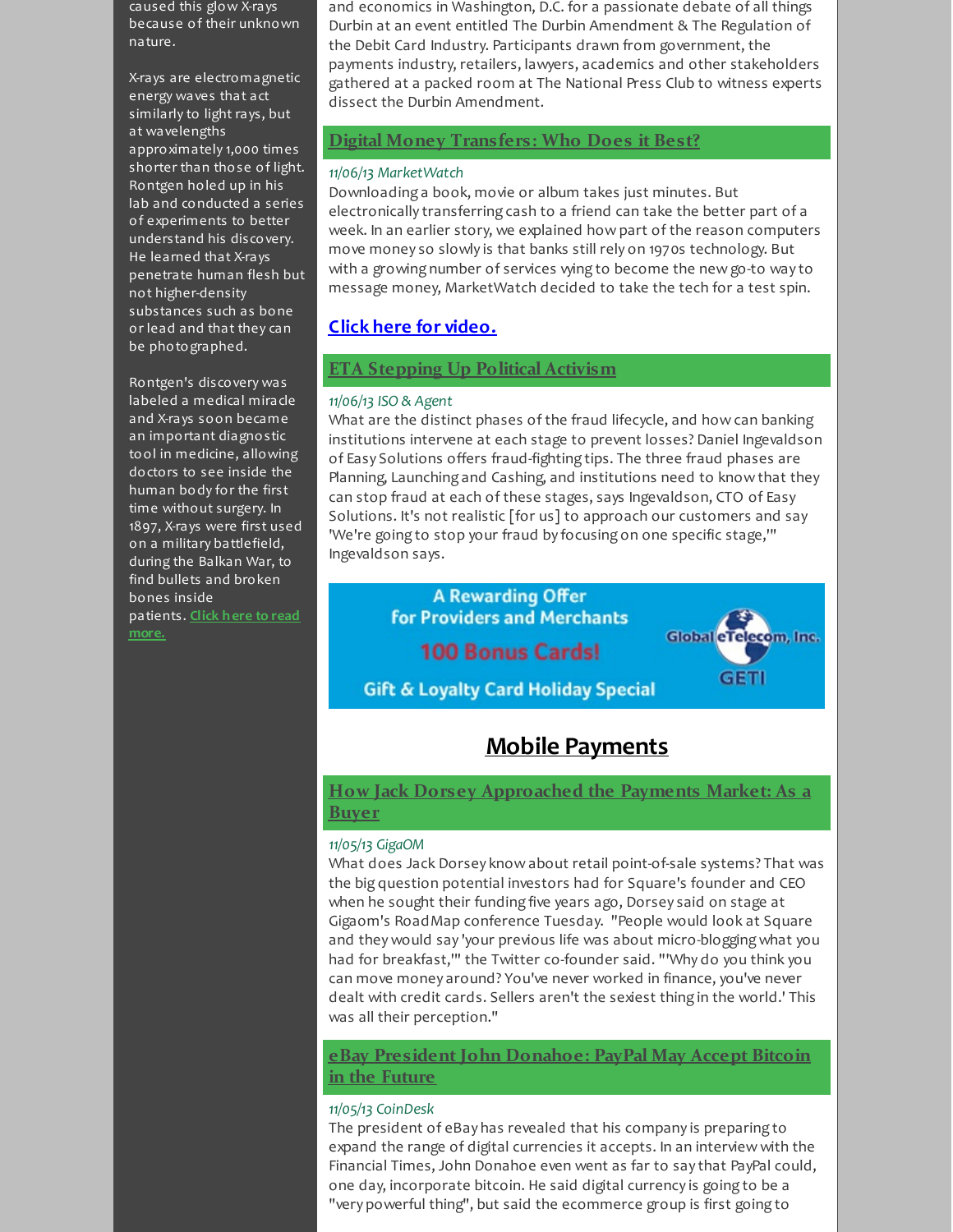focus on incorporating reward points from retailer loyalty schemes into its PayPal wallet.

### **Sprint and Vantiv Launch [Tablet-Based](http://r20.rs6.net/tn.jsp?f=001MgUaQiYhjPL3P-N_cmhagrXTv-yt-89ZC93LYQ444Tj62XPA_DZr1_zEzdET6vd4UDbYcfEVuWbm1io0wbgU_WLi22F-BYjoNzGESw9usKIqx1fHLflEWaPZnlL6-IJDcj4WYotEu_UYfzh_dgSdqW1fyOpzoGwLFs8gjWEJEVHsZylx0FfLTYXNjTAJvW6dBpj2bnAUu9YLgYgbNeAdhGQYsVtfj2oF29FlKomj_wHWCmn5fQYbZXYQRFgVpHeTBI66BvA3oNrsgiHiNBM3rV3klJ9ZHN4Pz4KvFzVc6pEyWsim_gH_v_LNbn0AP3Fg9DuKCagjPL01Qhr94P4ri93JNOuTHYo_tDcZBrx675pJBpN5272wOrS5I7GhMCQ8LINuFYjuk9WcxuPKNjK1wuyKlzi4l8udg692UySbZWjFQCy9l22rngMdTWePeLMP&c=&ch=) Point-of-Sale**

### *11/05/13 BusinessWire*

Sprint and Vantiv, Inc. announced the launch of an innovative tabletbased, cloud-connected point-of-sale (POS) system. Vantiv Mobile Checkout, powered by NCR Silver, helps make it easier and more affordable for businesses to transition away from traditional cash registers and manual processes to the latest integrated technology. Vantiv Mobile Checkout, available through the Sprint business sales channel, empowers business owners to track sales and profitability, analyze and report on customer trends, manage inventory, market to customers and process sales on site or on location with secure payment processing.

### <span id="page-3-1"></span>**[Bitcoin:](http://r20.rs6.net/tn.jsp?f=001MgUaQiYhjPL3P-N_cmhagrXTv-yt-89ZC93LYQ444Tj62XPA_DZr1_zEzdET6vd4oYZAi9KVD73qYeKQ5nthiMkChqST2n_5V2xTSDgwUboFI-YP2LEfr2aTzNFhqOo77kOIEQrFeZueG19_h-qetjQ6NGPQCntYnnkh0ZKmaQG0Q5XpmZm7tB9jJ6v_KJBMpOxdqKPKXsg4ErzDPEUxYymW-pqZi5_aM-z_e4wiBlAaNzFlCdTEHPJc-yaylVYNSB24FCbhgMp630TMHBHdSzWuudySdQNHVuhgZqI2vpc_4WaBkcKYG_YPOtUSJd8g_nzpGHnnEIWByPnoDaFKbLUEHbJczB_9V9T8viRkt2ZviLI0MlU3oOX6ys0SoiRUVYJB6Y87M3kluFbdQJZZjZzaJ5T57KzD9kA1tNumhRw0qHesJlv_fpvXtnyFfnZN&c=&ch=) A Primer**

### *11/06/13 Federal Reserve Bank of Chicago*

In this Chicago Fed Letter, I explain the digital currency called bitcoin. The cur- rent number of bitcoin units is around 11.8 million; and, unlike physical coins, they are divisible to the eighth decimal place. Bitcoins are traded on various online exchanges for other currencies. At the time of this writing, the average worth of a bitcoin over the previous sixmonths had been a little over \$100. Thus, the total balances held in the form of bitcoins stood at around \$1 billion, compared with \$1,200 bil- lion circulating in U.S. currency.

### **LoopPay Gets The Value of College [M-Commerce](http://r20.rs6.net/tn.jsp?f=001MgUaQiYhjPL3P-N_cmhagrXTv-yt-89ZC93LYQ444Tj62XPA_DZr1_zEzdET6vd4DqCkJ2VfWb4wvx1K2BLAoDxqH90yvedfpH-MW29itMoAX87m774lsSu3vI9mJCGwdm_oCJgYgwOfYhoObeSOU9EFv6gYpnsKgMGYCjaZPlfEbUNFXQycgRNPxtzTitRUNBJmDfowU66M8zbgqtEsQ0AzF6AIoeC2AyCcXH-yxlF5rP11ZSxG5YmHqzNIPM750JoHnDSrGIZxhWNfSvpYi079zjmXlKfam_Yk1abcHn4odpBvAPYkT2lgMbDP43LWDcmPbgLYM-QeuS2wPvdoHVSqwTi2E7dZ0I7NQ_fZfpB7JJjz7qbs0hg9VHLCLLRr6JkLzFecDHZXjis7zoSx_vtQcwC6DIDPyYhr9xSpJig=&c=&ch=)**

#### *11/06/13 StorefrontBacktalk*

Campus Nation Network and mobile commerce platform provider LoopPay formed one of the most genius partnerships this week. Together, the two companies will provide mobile digital wallets to university campus communities across North America. "We share a vision to have smartphones act as a complete student wallet, which will host transaction payment cards and student IDs, thus eliminating the need to carry traditional wallets," said Will Graylin, CEO of LoopPay in a Campus Nation statement.

### <span id="page-3-2"></span><span id="page-3-0"></span>**Regulation & Security**

### **PCI Council [Strengthens](http://r20.rs6.net/tn.jsp?f=001MgUaQiYhjPL3P-N_cmhagrXTv-yt-89ZC93LYQ444Tj62XPA_DZr1_zEzdET6vd4IHWP_cVxmhWeqhqux5G1PHTOe5jsYe7t-t1K9BcGlhbzZtqF0RbLGJdPC-BzXLk_LBQYDaF8xwnzePSVsFsHN5XD47Z4D7lDELOClWzS3Crn-dmYVSQaSeGxu9rTAdSlGNEfCqShVdOUjB8MJxjzY63fB6E03He9uXBUgiAOaAq3RNYVu4VFIOrBispTWyFltFPueVhTyA7lj0aKyylkkOsrWfx0LFLMHyMxmUsgeIycmy1C5BztfAJaGqqHHOcAqkvT-N_TDPHToBhZlpA1zaqSe5t4jyJaRH6Bjsr0GF_uG9gXCBNpYWURgwnuDvTqIZb2T2B1fjClZ9-qewj22FEY33qmnZ64RkdRlZBjHdbCOXXNFrahemlMafKOMFuK&c=&ch=) Security Standard**

#### *11/07/13 InformationWeek*

The PCI Security Standards Council Thursday released updated requirements for organizations that handle data on holders of credit cards and thus must comply with the council's data security standard, known as PCI DSS. The changes, first introduced in draft form in August, were then discussed during public PCI community meetings, before becoming formalized in PCI DSS version 3, which details information security policies and procedures for businesses that collect or process cardholder data.

**Adobe Breach Hit More than 150 Million [Usernames](http://r20.rs6.net/tn.jsp?f=001MgUaQiYhjPL3P-N_cmhagrXTv-yt-89ZC93LYQ444Tj62XPA_DZr1_zEzdET6vd4qETYNo9mj8jwQRpr-MVj-lheV0sYbrIR_gaRkOZf7OEJfE1mmHr5iLAiX6eet2fT4ujI1ZQzXOHlHNZho9TjDfgcNXrff0ZxQK7bOcOubT-wgb4BYSZeo-VsvU_6jmfsxLFu3lvUsn8kI3uLRrebaikTAKv_OdEtD2vwreu-NlpVN3WHgx4PhJQANp81pycp90jVmz3EtDV7ctlvP9dslvkL-of2StncNLn6MDn07TYP_3WwVC9RFt5Asao10cgaQapYQFCM6vCfdSCNowiSc0s0Ior1yzUc5cvRDgsvUNFDTqCgF4COzdWF6ch5O6IpnlW8qP0XF4FY1F8JGrf20OuyZwzD6L7sSMSBS8JkGtw=&c=&ch=) and Passwords**

#### *11/07/13 GeekWire*

It seems like we may be closing in on the total size of Adobe's password security breach, and it's big. Really big. According to a report by Paul Ducklin at Sophos's Naked Security blog, the breach includes more than 150 million usernames and encrypted passwords, alongside plaintext password hints for those accounts that have them set. Adobe is maintaining its claim that only 38 million of those records belong to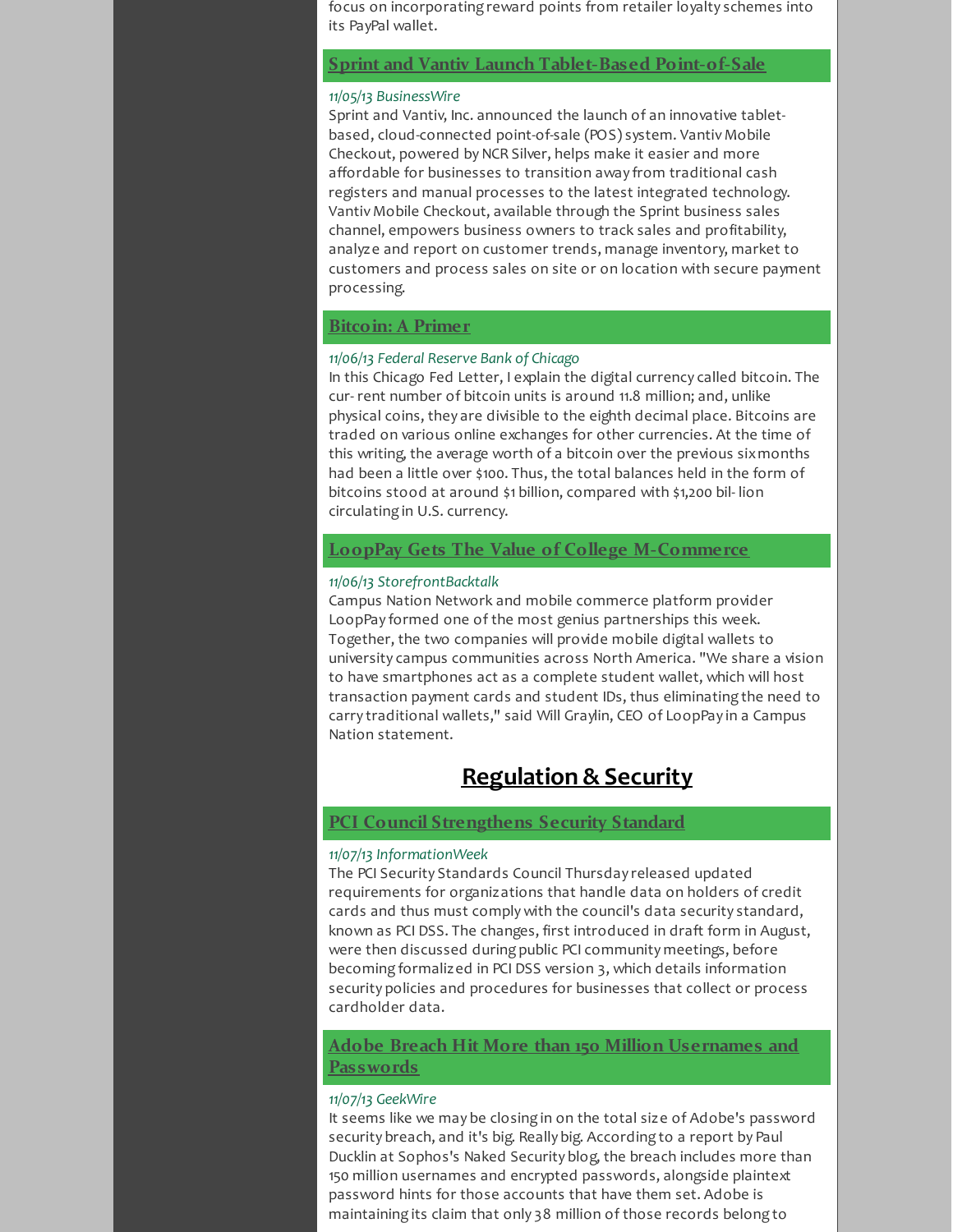active users. Wiebke Lips, a Senior Manager for Corporate Communications at Adobe said in an email that it is likely that hackers also acquired "many invalid Adobe IDs, inactive Adobe IDs, Adobe IDs with invalid encrypted passwords, and test account data."

### **PCI [Compliance](http://r20.rs6.net/tn.jsp?f=001MgUaQiYhjPL3P-N_cmhagrXTv-yt-89ZC93LYQ444Tj62XPA_DZr1_zEzdET6vd4RXkVwct85fkYvsElajqGAPkiQ_rq7vHcKt3Pb10CYwgHSLk9mzrdsq0PzV4okrG5w6bQRimIYOaXlBln326s9WeJiqKao4qp3AlYKrjdxvG_1u8g8sTEf0HCXABoDU8_tUPZOr0Te6d-q4YQiObCY9-5C6CuLe9dFSnK1A4vGm26xW1oLK82RfYH0j1j_kD8WbL98n0q5EXfAFsKsRX-fDLkINlTS5uwly4mspyS6TcDp1RpEll1KfkSveKIDSlvN8sTpnHLBClYHjKJQ_XQd-SZZUk5W1pc998gIcZDl-YaMjn5F8BaHgf8H48O31eLr6ZgFbpDz06dCe9mr7F-QglaltUo__T72KYnei3IIjM=&c=&ch=) Lags in Retail Sector**

### *11/04/13 InfoSecurity*

Despite the increasing amount of risk to the retail sector from malware and fraud, a study has revealed that many in the retail industry have not yet implemented basic security requirements of the Payment Card IndustryData Security Standard (PCI DSS). And that has implications for their broader risk-based security management strategies. The survey, conducted by the Ponemon Institute and sponsored by Tripwire, found that the most recent version of the PCI DSS, 3.0, will soon require businesses to implement and perform penetration testing.

### **Europol and Canadian Cops Round Up POS Terminal [Tampering](http://r20.rs6.net/tn.jsp?f=001MgUaQiYhjPL3P-N_cmhagrXTv-yt-89ZC93LYQ444Tj62XPA_DZr1_zEzdET6vd4RSe6X_scXcVarr3FK8fGsjfKT57qqh1ima7419iFwPvmIeTCDQI25YXjMLUZW1Yison9DfRdG5fPH4yZKh6UE_HfmTGgK4_YX1dRtK5YjYkfRda2gp_HNTwQEAldXbM9-BMjnBQA0VNblizxmIB3yLQn3fL_d4iAbdYbzoolKOEQisy4ySWnWC42VbyK5ixpAOyI4JSm5JF_j_c0jnlh3G6CGXvyRcPEZy5w977pRmRsqYbt1Kb4RacDw5Hg8cWUUCC2NMzXs8X082uY3yx-qajuex_roZdVqx2NZrBtfAQMBFB8WLU2RD2-MTWyA07nGdhLot2rGTtxzUGGAMCu9H55VsVIdogf2meN4rqxKfzNSY8qAZukr3f0vsmS-nCPOcQ3-ja7YywN33Urj1cOCucFe3pheUrouN7m6d7KRguvU4DO7dc213ypo-dWrAQGo4FVwIFW5S_oFn4VXQgBxVGeiCWoJ_y1x62LEjQYqYfXX8WemAc1und8aYwoYJFSil-5fXRqE0T-AqA8eFJfKYQm4pze3ZBItuaJD_kPza08_za1QGP0gP3ZQ8TP9yRKdKK0qWgJtMmrDT3Hyru11WuwRlddmpXgbwTbNt8YYcc=&c=&ch=) Gang**

### *11/06/13 Naked Security*

Pan-European law enforcement agency Europol has announced the takedown of a global gang of cybercrooks thought to be responsible for compromising point-of-sale (POS) terminals in Europe and North America, netting 30,000 sets of card details. The investigation, referred to as "Operation Spyglass" (or "Project Lorgnette" to its French-speaking participants) was initiated last summer in Canada, and later drew in participation from French and German police forces as well as Canadian banking groups.

### **3 [Phases](http://r20.rs6.net/tn.jsp?f=001MgUaQiYhjPL3P-N_cmhagrXTv-yt-89ZC93LYQ444Tj62XPA_DZr1_zEzdET6vd43RgqaTkIg1892aoZotraCxcB8Y1FHRfLTIHDwrT2pBr_4Is-hwq1JifNfkLc5t_rzKJjko1iw9BD1gaML_HINngWyOLqkjYrWY1PKEj1ua2calISw5R7cddItPS_-kl8WpHjxH6SP8yNfQCt29mmSFB86LVQTMMz9JjoXx0Yr7qFke8T_hsXZvoVDYYoHAQHfetO7Y-vB0HbfjNFBUXI3qb6cj7Uwjed-mTCpNEX_1nmFQP4eO4KZx4baOVVEC6o7IM1FpKTyy5GzsCmQ35PSgbgrr2GHoX8ZS4N7fltpX_JMYCJMnEdJA==&c=&ch=) of Fraud**

#### *11/04/13 Bank Info Security*

What are the distinct phases of the fraud lifecycle, and how can banking institutions intervene at each stage to prevent losses? Daniel Ingevaldson of Easy Solutions offers fraud-fighting tips. The three fraud phases are Planning, Launching and Cashing, and institutions need to know that they can stop fraud at each of these stages, says Ingevaldson, CTO of Easy Solutions. It's not realistic [for us] to approach our customers and say 'We're going to stop your fraud by focusing on one specific stage,'" Ingevaldson says.

### <span id="page-4-0"></span>**Economy**

### <span id="page-4-1"></span>**Payrolls Jump 204,000 as U.S. Economy Weathers [Shutdown](http://r20.rs6.net/tn.jsp?f=001MgUaQiYhjPL3P-N_cmhagrXTv-yt-89ZC93LYQ444Tj62XPA_DZr1_zEzdET6vd4rGRrnQehy7RQEETh5lCi1dJwRBPJn8zSOolz1zVAV23U739IqgK0RKCRLuHN_4h0j2ty00rVOPS2w59082xStb6MFRZ2ClJ70aE0PMmG_6ordn5XD7cjFg412azdN5ew_J2Al2OqzgeJZeII0PCQcXGg1nIit3VfOQ2SW6dGQe13mgK8Dfz68eX7trSpAyww4OAxHQwL4xpUwpd3WRyuyqOcZ-AfHH2Iqw4rBlRperrggtukoBRPHJZH1AnYQmNJN3PPQEFGNE7sj0vtuzN6EsA1L8GYTGPM6QDJrVrKhnYHWLNbkbxFVbMkUnsAMpB1g8R1B0T4EVXvpoS6zOwUoo__QoigSILLLzGQet-hk4KJjYSYJR3II_S-k7u-YE5S&c=&ch=)**

### *11/08/13 Bloomberg*

American employers added more workers to payrolls in October than forecast by economists, betting that the world's largest economy would weather the impact of the federal government shutdown. The addition of 204,000 workers followed a revised 163,000 gain in September that was larger than initially estimated, Labor Department figures showed today in Washington.

### **Growth Gain Blurs Signs of [Weakness](http://r20.rs6.net/tn.jsp?f=001MgUaQiYhjPL3P-N_cmhagrXTv-yt-89ZC93LYQ444Tj62XPA_DZr1_zEzdET6vd4GwDQ9UBDUioABPa5sqEDCLWIR0bSTZA8nqFhJ5-Ced3FMqz8FRK1DjGbk0kENKg0jxcjVaZcNpghxf8YHNgpvofx-pc8gc96vgvwU9ZS3NmCQaAaXotqu0JtEVz4rOmHblrtjRLY_80d1AYB9NqXxUElbzjYIZbSx9BhdaGyijKMcMtUARWglGwjAsm-2E8WnFGwGMXeNXYHOXypbTKz5J9vdmvHy5MSi-UdZ0p5EcM_byQMoxafU7ALHkhx1SFncWHofGWS4xqEwGoWVpM5r-4f4bcPmmyE5tHOwpE0t0_KrdGEAbgil_cOi_9yNj3emkrKxyY16CY82pTYBg1fR_OJbR1rif0M7lFsLKHGHGSYxaVKQVI8eU3Yd0e3sgoyoyeBs7tjq84H96gOkIQ72w==&c=&ch=) in Economy**

### *11/07/13 The New York Times*

Five years after the global economy was falling at its fastest rate, Western economies are still failing to gain much-needed momentum, despite the efforts of central bankers on both sides of the Atlantic. The challenges facing the United States and Europe were evident on Thursday, with the latest figures on growth from Washington showing signs of underlying weakness as the European Central Bank unexpectedly cut interest rates to a record low, reflecting the threat of deflation.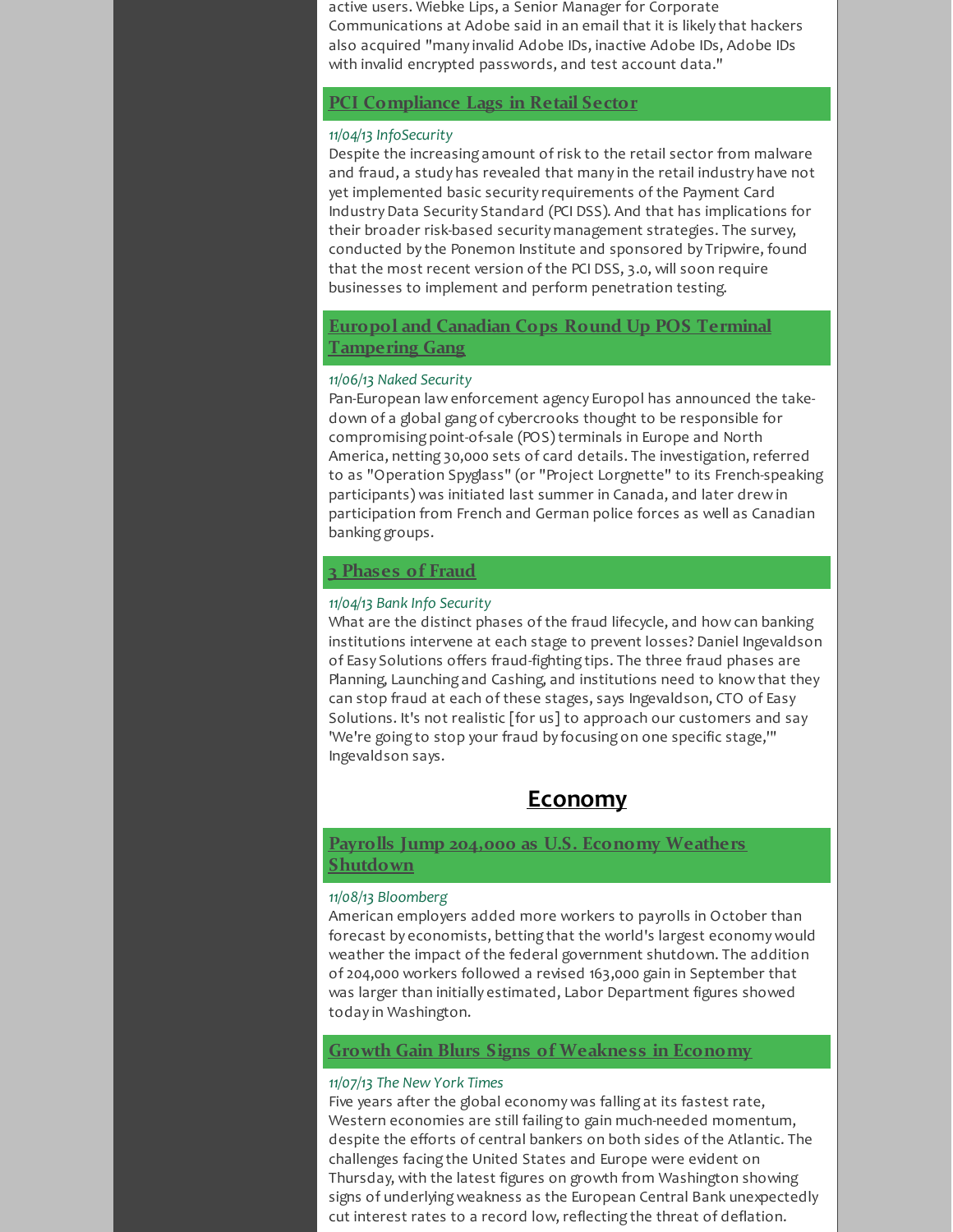### **The Small Business Authority Releases The [September](http://r20.rs6.net/tn.jsp?f=001MgUaQiYhjPL3P-N_cmhagrXTv-yt-89ZC93LYQ444Tj62XPA_DZr1_zEzdET6vd4O61yXI2fSR7d2kBp0S4NkpVB66jDwi4OlB5_auY7VMiBzAZD_0L9f4hN8iRkxXKg1Pt_M0_eqDee9bGQPWtF0AJLb8m5vbCDitP-RxvF4Ea0bHkqXYm3n20tDogS1Dpy1z2atL6XJbGPtHSQmVZrvZx_ley3IbR71KGV2yvs6B3K64aHMXTvLBU4SdIXCNHJcuyS6mBAEHqOjziSt-mn-bZ08HfgfKM-VcmL9y4sI7iEALLizYkfxMB3q9XKVRe6y6dx-L59FWrcZmfFNy8qV87ZBY2KdVxxzwv-29zy9MsIYny3ORAAqVnbKsseUhcWxILgCgdGhBSb1rHaByYwjYI8A8rc6ht1&c=&ch=) 2013 SB Authority Index**

### *11/04/13 Newtek*

Newtek Business Services, Inc., The Small Business Authority®, announced the release of the SB Authority Indexof small business indicators for September 2013 reaching 122.04 points. Newtek merchant processing, the Russell Microcap Index, and approved SBA loan volumes led the increase. The SB Authority Indexis up .72% from August 2013. As a year-over-year comparison, the SB Authority Indexis up from 113.92 points, a 7.12% increase.

### **Twitter's Initial Public [Offering:](http://r20.rs6.net/tn.jsp?f=001MgUaQiYhjPL3P-N_cmhagrXTv-yt-89ZC93LYQ444Tj62XPA_DZr1_zEzdET6vd4q0ho2Y0v_B2vVHTq-n93aN2YF7rRuT1j5wjgK3mnyfc4QrKhHzW1vccdeZwH80j9yNZu9jeFtWjDNNWzVw0oyN2slviH9Q28R8LrftV81UrcUy5XFqMBeMUFO4WBxpagURqo-6ntCOrjTOQQyO71Le1Ug2C1Lk_vFCOIItBYqsdMJn1M7yQDRVIMJsY0Jv_d9ux6_l-0uFVVGsGqMw69fLKRWhc4ZSbXTbF_WLNaIDeUVFL21-HOPb1OpIvIi9GrGI2rsMQhEAe9BmZjXCITE6K0SeXVPjnHOtg1oPDQxc7y1ZChkes3On7woZ_gYKnyPfA69o-JaS5JvL5q4zCKtHjAFuYTC17AmDp8CNiK3SS7c-ROpN98EwJgo58_a3mZ&c=&ch=) What You Need to Know**

### *11/07/13 The Street*

Twitter is preparing for its first day of trading as a public company, as the micro-blogging site seeks nearly \$2 billion in capital in an initial public offering that will value the fast growing company in excess of \$18 billion, when counting stock option grants. Investors who haven't followed the company's IPO process, which began with a Tweet in earlyOctober, should refresh themselves on the details of the listing.

# Royal Group Services, Ltd.

Unique Insurance Solutions for the Payment Card Industry

### <span id="page-5-1"></span><span id="page-5-0"></span>**Payments Press**

### **Google's NFC Move Hands New [Opportunity](http://r20.rs6.net/tn.jsp?f=001MgUaQiYhjPL3P-N_cmhagrXTv-yt-89ZC93LYQ444Tj62XPA_DZr1_zEzdET6vd4dkHQUTh_HvcRO9WYz_I9BNmuuZow7aw059FUgHezFuy6Bqi2UEbptCDP5pmjIb1bVVBJtkco07ueKlTt9vsX_vakujyATgbK2mM4f18YJoWYqNBYB8y8K8M8w17i5chpPJU6tf77sCpzX-UBmNJ7EDigU0aTE6iIY_pGqxG3dDat4atFc8chh2Pc5vIVAH71qgITyxGtgO69KfigdvYN75I7X88tlNGUORMzATsqB8ZBfxDevg8-h5fj4zQX0-9AgGQzQiOynVqDK5ARsnuc1S_L7bqHpMWA8R9OADND9B6gZewg2OVo8Q==&c=&ch=) to ISOs, But Much Depends on Carrier Reaction**

### *11/06/13 Digital Transactions*

Independent sales organizations and other acquirers could exploit Google Inc.'s move to decouple mobile payments based on near-field communication technology from a phone-based secure element, observers say. At the same time, much depends on how the mobile carriers, which have held tight control over the secure element, react to Google's ploy, they say. Much also depends on how well Google convinces consumers to use its new NFC system, particularly with Google Wallet, which has struggled with adoption and usage.

### **MasterCard and First Data Merchant Solutions Launch Pogo>™ Mobile [Point-of-Sale](http://r20.rs6.net/tn.jsp?f=001MgUaQiYhjPL3P-N_cmhagrXTv-yt-89ZC93LYQ444Tj62XPA_DZr1_zEzdET6vd4zK4Z75F2qoWxaoZTrg-ki2AMyF7dT3xHxab5CtJQGDQNIyqJUjUIbIH4SzioVCDh4uDRbaEDXnuyxzbz2z3v4474sMlH8njq-HXQU0A04SNafcXmwPaqw-Udy-Ah2T1ll-ykEiTxsomonIhvAcc2JRRINt2Qz22iWkCmM4HvBzQdk9hUbEWE7IC__2X-1T3cKJ8lpssbXrvzuOgSKKjMIc_0lAUlS1R-Z4cii9rg3OjTL2KAb9WUNoicj2a0Mrnh32Ek0CZ4BcZ1SB24jkouyim5um_TOe_HBF4d-zT0430CeqcqzBn9AHkR2C4QsZ_YgbCF7yoe0jfiqQVeI-TRqsm25RlSUFHUs3rOTm8N9S8=&c=&ch=) System with The Prudential Assurance Company Limited in Hong Kong**

### *11/06/13 First Data*

MasterCard and First Data Corporation announced the launch of Pogo> Mobile Point-of-Sale (MPOS) in Hong Kong that will enhance the mobile payment experience for merchants and consumers. Leading insurance firm The Prudential Assurance Company Limited Hong Kong (Prudential) is the first enterprise Pogo> MPOS client in Hong Kong launching the service across its agency and bancassurance sales force to offer customers additional choice and convenience.

### **ACI Worldwide Completes [Acquisition](http://r20.rs6.net/tn.jsp?f=001MgUaQiYhjPL3P-N_cmhagrXTv-yt-89ZC93LYQ444Tj62XPA_DZr1_zEzdET6vd4N6lWijv63toPY-YYLevjC4RTV6yhwRbh08Jz4DS4pRlulffkzJAgMmBfCfkWYueehflb240EJxYe1Nslnn0RH6ATlhdrPED0_r0k-0noYVMML8ym6tpmQrbRFoHrOK6vn37vJyjOPT9Mlm549297I6oP2pDVPOdwkUEh8yWDkXbjoQ12786q6sSLaTbvzClQWeH4zmNA9eFALdGeRhe2WVl4b6Z759X1qkLp3u2NZYhGPzSFvRUpb7Tf0eg3Ab8U_Tio4YnPN5JJlXMmV60P1tx1woh_Se_2w9XLvRPHVy6LuFGEmuwwS-O2a1d8ChUReLI1nUxiMDTmuGhTwoEiGEWyIZe8R8cLE92-MeOUL5lCjVKWNCWlmRjwlPpm2UDWvjwcDIq-PYZD2WbYJ1vwcw==&c=&ch=) of Official Payments**

### *11/05/13 ACI WorldWide*

ACI Worldwide, a leading international provider of electronic payment systems, announced today it has completed the acquisition of Official Payments Holdings, Inc., a leading provider of electronic bill payment solutions. Under the terms of the agreement, ACI Worldwide acquired Official Payments in an all-cash transaction for \$8.35 per share.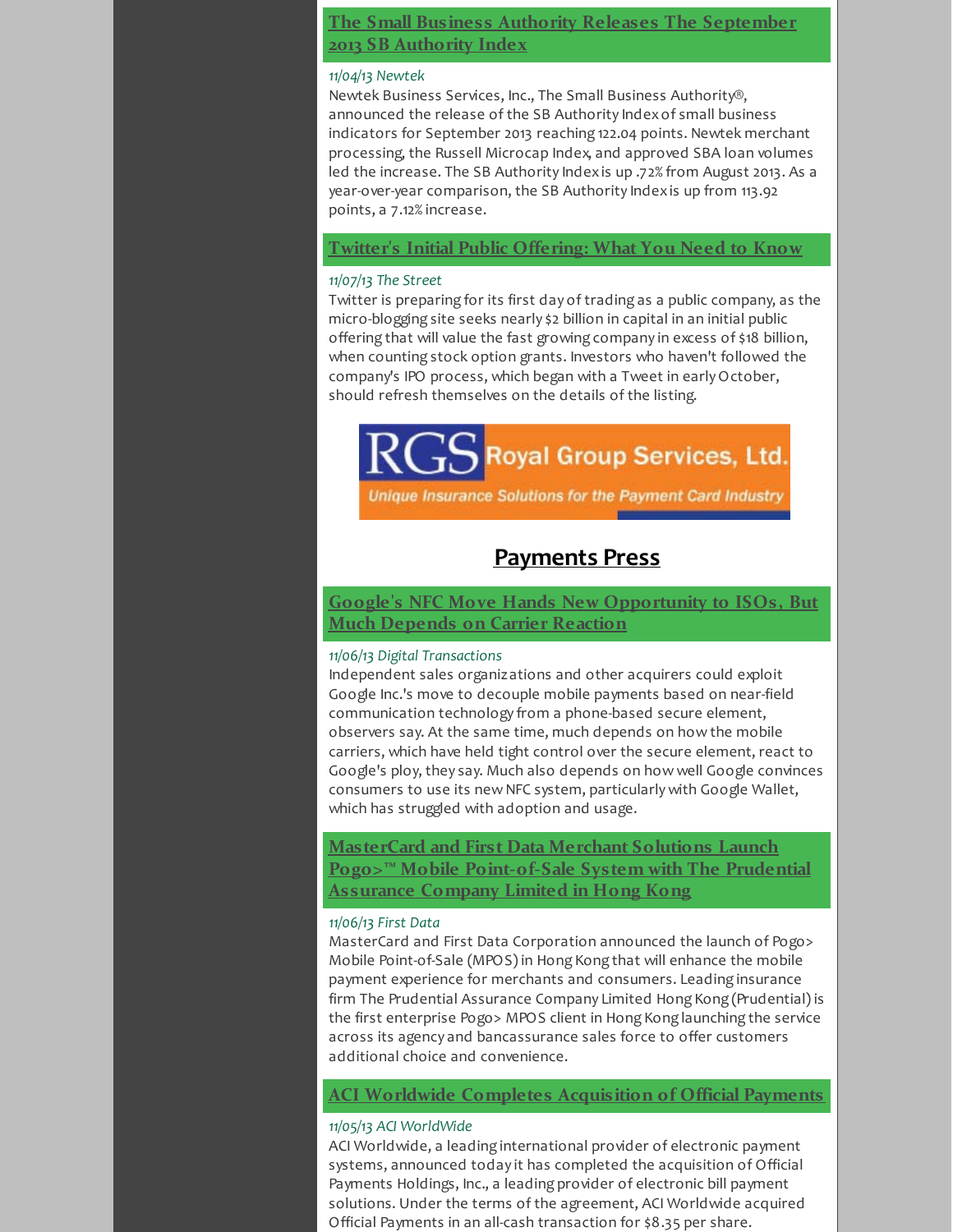### **TSYS Merchant Insights Allows [Customers](http://r20.rs6.net/tn.jsp?f=001MgUaQiYhjPL3P-N_cmhagrXTv-yt-89ZC93LYQ444Tj62XPA_DZr1_zEzdET6vd490w6718bc3GDx-Yb2Fdzg4aiIdj8Iim-3UF3zr8RnmjDCeHCbQeveSkkF_oUVsoqt6c3br0_BCG-qWKJD1LxmGOM2FYY8ArrP6T5q0UN5Sp7eYkz9r9Q-Y8C5frNqLxOS97WL3UNPNCWPVznGJ-fJpgjQYul5gRE9m8-WvzI7pVazVEq7Dh6sxvfiQfHxw1W4hghpjTLAxow-iyhIBFhXwV4lxuiYx1PVb6Ua3_I2uEhk9Q13AxXt0k8nTi_kVa4vg9iQW13rX-D-yzQCjl4SNz0ytdcZwkdQKUISTkuRJwgqF79dyUONoHlvD1prjR02b8D00FcUFQ=&c=&ch=) to Monitor Impacts of Social Media**

### *11/05/13 TSYS*

TSYS Merchant SolutionsSM, a wholly owned subsidiary of TSYS (NYSE: TSS), is providing their customers with TSYS Merchant Insights, a unique dashboard that monitors social media activity, competition and revenue. The dashboard is powered by Womply, a leading provider of merchantfocused analytics, loyalty and customer engagement tools.

**MasterCard Tap & Go Contactless [Technology](http://r20.rs6.net/tn.jsp?f=001MgUaQiYhjPL3P-N_cmhagrXTv-yt-89ZC93LYQ444Tj62XPA_DZr1_zEzdET6vd4fzJ87Fb3pR4Tzp7faDRJHvYmyNZuiwB8NzytDQdLVsBTgmsocVS7V1hRA-0_Z6wts_rfIkzqxQ9VtNexaY9KTMKVxoQUPNRLiDhzGeu1370Rm21Z049HtYz5Y8GynKE9fTwh7wRYgreyGvZu-yUHD4ipTgeOJ_b39Bkpia_H3elIpU5_MW3k0VJJfO6kpiEab-AUrs3PYU5FyzC-p2LvHnTsoUjqXCYt4YQ9IkKD1BxmfJTT9CW8BBkuYQn4bk5q4WgIEOpIug1CijsZCuM9K5j5g_4Mi-a49cGONfJZlOtxUJ_wRfDV6A4ruEjJjoyqEO_UJ3QPqevkbjyjIu3L4Dm-elVEzbW5Y7z3NScsr39gvGTIh4-gheBKTbCxSSrygCvpxmcWu700azV1lgLogADVNxzvBGQ_&c=&ch=) Paves the Way for Mobile Payments in Canada**

### *11/07/13 MasterCard*

MasterCard today announced it has signed a strategic agreement with Rogers Communications to support mobile payment innovation, including the RogersTM Prepaid MasterCard® available inside the newly launched Rogers suretap(TM) wallet operating on MasterCard's payment network. The suretap(TM) wallet allows customers to simply tap their phone to pay at the tens of thousands of retailers across Canada currently accepting contactless card payments.

**Newtek Business Services, Inc. Enters into Letter of [Commitment](http://r20.rs6.net/tn.jsp?f=001MgUaQiYhjPL3P-N_cmhagrXTv-yt-89ZC93LYQ444Tj62XPA_DZr1_zEzdET6vd4f4fQGYZmYzA-oSpcUutvo1KIWxej4bQKZU8_ujLZxRvnEc6NMDO724E9RMTWV32izK3RXCH5JRJbHK3EIw_NTlQ4VKM_TxCdQuYlKyDmWl48xfOP1lqjVes8nkV6JbuKHLU5us_4Ptc7tJ_D9Z129mpTTm90XU9Ejld-lDrYobRBVWbLs0QIFxX7ubSYdfRX_BFG4FG35eUhYM5k4y3e5Hlc3NbhDgRyo61Yv9SaYDglGemoy6bUGOMhiFG-Kmg1XmXmlfHEFP6hb6viGyT8atkJ6kQ7jQFpJe8ue29FScPsV8Dt09Jjek3B2nPTyuw8ArYsPEHtBPWB-GFgW1Sw3ygVW7bF0jCJ&c=&ch=) for a \$75 Million Revolving Credit Facility with Goldman Sachs Bank USA**

### *11/05/13 Newtek*

Newtek Business Services, Inc., The Small Business Authority®, today announced that its subsidiary SBA-licensed 7(a) non-bank lender, Newtek Small Business Finance, Inc. ("NSBF"), has entered into a letter of commitment for a new revolving financing facility, totaling \$75 million, with Goldman Sachs Bank USA. This revolving facility has a four-year term and will enable the Company to continue to grow its SBA 7(a) lending business. The facility will be set up using a special purpose entity to hold collateral, with only a limited guarantee from NSBF.

**Small Businesses Up the Ante this Holiday Season: Offer Discounts and Invest in Advertising to Get More Out of Small Business Saturday, According to [NFIB/American](http://r20.rs6.net/tn.jsp?f=001MgUaQiYhjPL3P-N_cmhagrXTv-yt-89ZC93LYQ444Tj62XPA_DZr1_zEzdET6vd4W3zbqYEkWxEHv_mIY5DYju7aBaRvDDgnTBwIJtdkc3tUit169HFVfikuJU2f2TwtuETYJW_V-MGkWn1u6-vviuJ2DZEK3bqPhai0iafiSUsK5jBF08_03QlB06K_TmCUtTCMyMXHfHaKoR8Yp4Xx2JqqQ-OuEvuaFr6AQEQh1cxng19fGp0_YwS0YCOnXMzVKivo1ZFIyJFr7tTJvYY7bC_a9DBlCfAyD4N1M7XsyZnq99JjpgqZza3Y7cDJPTNh6keGzRQScpU-viWrG-oSa3QZPlRKDrdVZhxA9unWB--j1n0J7UijO6tpkyjS4XGcdZuA6ycctIiJhnAhQBWmiJXQCkEOUuoo&c=&ch=) Express Research**

### *11/06/13 Amex*

With five fewer shopping days between Thanksgiving and Christmas, many small business owners say they'll be pulling out all of the stops to get customers into stores during the critical holiday shopping season. According to the second annual Small Business Saturday Insights Survey, released today by the National Federation of Independent Businesses (NFIB) and American Express, more independent merchants will feel the Christmas creep as they start their promotional activity earlier than last year.

### **Harbortouch Unveils [Future-Proof](http://r20.rs6.net/tn.jsp?f=001MgUaQiYhjPL3P-N_cmhagrXTv-yt-89ZC93LYQ444Tj62XPA_DZr1_zEzdET6vd4JxLpZG_z-oNJoN7mg02yAc1hCU8QLLQS0KvU-ZjG6iWV2fS0e8JRRHdEUtreeU1XUXZWxQoWsfIaltJ6krYivNRPU1RJ1mJRik9k254TYmyqN-TqtN6GAroNCzAnZJVpSILkyYOc8triTUZqhZYh3nO8dUYyN6SRFzkBjkb08q178DRRBK3Od6dBZuH1QoIs_6nIyHVFx7GeP1YeUmxb1uLjG_JVHcxftghsKRerqw2EzhnTaLkRxaPvFmqEF6bQyd-5uZYMhCscgmfcZbyWMIlIlR9nwOGY-nMwsX5qniRA2SsFl_sxGOQwWH58u_C224dSrFaCUmTfACL0IiDbxYL5eaHj2W9P3A-lOm-gEDM=&c=&ch=) Perkwave Payment Terminal**

### *11/04/13 HarborTouch*

Leading national point of sale (POS) system and merchant services provider Harbortouch has unveiled its new "future-proof" payment terminal, Perkwave. The company's latest technological innovation features a proprietary EMV-enabled credit card terminal integrated with a customer-facing NFC reader. Harbortouch CEO Jared Isaacman states, "As smart cards and mobile payment technologies like NFC become more widely adopted, it is going to be critical for businesses to be able to accept these payment types."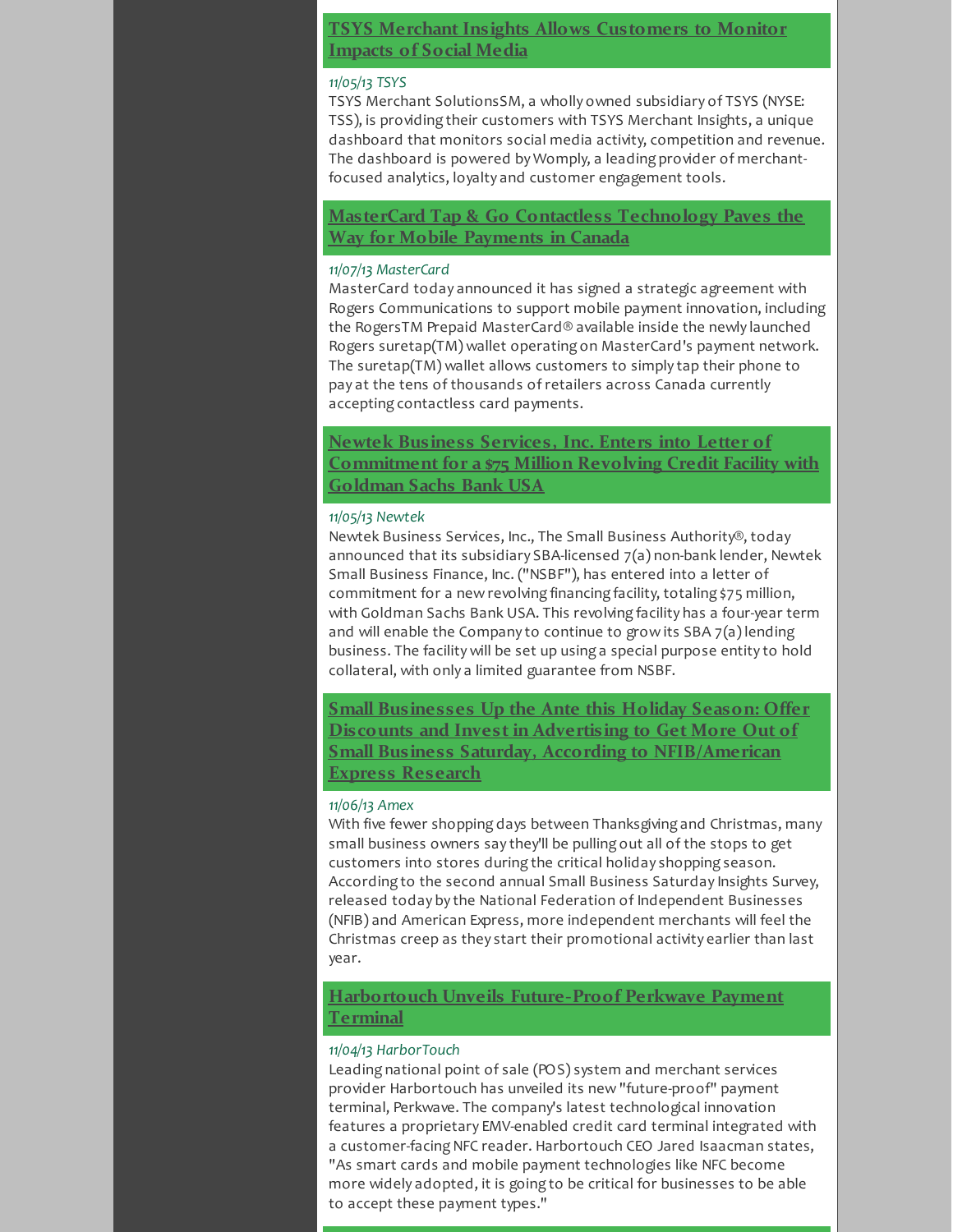### **Bluefin Partners with Medtask on Integrated Payment [Processing](http://r20.rs6.net/tn.jsp?f=001MgUaQiYhjPL3P-N_cmhagrXTv-yt-89ZC93LYQ444Tj62XPA_DZr1_zEzdET6vd4hC3j8FDaXAc5XRwHe9YZwgI14LHMx9BfIdJnsgh4UcwfL37TXI87YAuexayMMn58E8OcZ-ue6dMlgzm4JhcIiOJU9Du5UaCaUGbkoVsJX_3hgF74yjEn9uRPaDvD1E12c-Q3zEqwTdKSvFr7NYPi-lSTGINPV0yhDLtEkww7PqXpLmXAkl841F3Gt3fpxk04JweryXe2Fe_HJfJ6B2O92ANXK578VbNRDQh9cgiP8go9MBS8cuG5PWRWVVZsHFQSuJAF9cwWR0LckUk3HNbJMWFV7WVdrsDGJafEbOGmKggANqNZ4szOGLP1KZH-AfM1TahK5A6u2xSUYDhKYG4ugw==&c=&ch=)**

### *11/05/13 The Green Sheet*

Bluefin Payment Systems, the leading financial technology provider of integrated payment solutions for software vendors, and Medtask, a cloud-based provider of practice management solutions for the medical industry, announced today that they have partnered to provide integrated payment processing within the Medtask practice management platform. Bluefin's payment platform, PayConex, features credit/debit/ACH processing with security features such as transparent redirect, tokenization, and point-to-point encryption (P2PE).

### **U.S. Bank's Contour Card Offers [Flexibility](http://r20.rs6.net/tn.jsp?f=001MgUaQiYhjPL3P-N_cmhagrXTv-yt-89ZC93LYQ444Tj62XPA_DZr1_zEzdET6vd4GPEjsvwQ3pcFoA2xp9lvKtK9AE-Wwh8H-cG1Od9tlvtc5sfjUAFBIWiEjSbP3Q1FYS8D12w2H62EM5zAAGq_KY914ercx2vyRkupqMIAvZbNZx1kBjy3hxTg57URYQqCa-M7472gsC_CIVKmJn3H4fF9ZG1YCCS2fOFVNoAtpzIsf32BvdTWPLDAAgfzNKYNHTOQA7veNRHLFGSFDWUnwqHfZxOHMLASEGTgUMCRDwEUH1Xh7OlNuqjZ6dYC08I2UL89JGXymJl6yvVl57_qExvSTLFClCrXFie1MxAic99v_C1aIhvIWQMf2tuuG-zoqMZHeZnPpJdpKSCgK1FuN1afYrpTWDYy9MmhvWHuGG0tWLbWY6j9b5RhectGEOzv&c=&ch=) and a New Way to Manage Money**

### *11/06/13 U.S. Bank*

U.S. Bank has introduced the new U.S. Bank Contour Card that gives customers the convenience of a debit card, the control of a bank account and the freedom of cash. "We continue working to give customers innovative options to manage their finances," said Kevin Morrison, senior vice president for U.S. Bank Retail Payment Solutions. "The Contour Card is our latest example.

### **EVO Payments Buying into Polish Bank's [Merchant-](http://r20.rs6.net/tn.jsp?f=001MgUaQiYhjPL3P-N_cmhagrXTv-yt-89ZC93LYQ444Tj62XPA_DZr1_zEzdET6vd48DLaTN5Y12WCrqo_97h8aLoebSRjkCXU9S54Jbewr6eCLhgkP6jHOv8zCqubonvlSO6bP7bsnQt-3izofilukfK2PKnPgI1OnGj3sj6rs_YVWg4pWNsrzUK80b8XnZqpzMrYnW53ACd8iYCCv6CZJieu2AwdAqXEB5xvRNMfK6UtU34Uv2FSeTvoLYA0QS27VRELpx7zR1eri58K6beeILtncXr22DIJbx_u3uCJwqicItUSfvwCNZ1LiEOIRYQGUmP2Tka9E0Xogjcinswk0hblRqdy3wa3PxxzklCdp73yBNpWxM9JrpAf2ApV0nz5Rh8suqLFE2scZxQOA3tzKEXTtduDWUwkwO-71hzaEhJqtXXpJQ8Uy6nzYIaUuXsZJs2FMsqRKmkBYtrUIvHp14MuRp4g_QQ4&c=&ch=)Acquiring Unit**

### *11/07/13 BTN*

Payment services provider EVO Payments International has agreed to acquire a majority interest in PKO Bank Polski's merchant-acquiring business in Poland. EVO Payments will pay \$113.5 million for a 66% interest in PKO Bank Polski's eService business, according to the companies' press release Thursday. They plan to establish a 20-year alliance in which they will work together to expand eService's business in Europe.

### **Litle & Co. Launches [Recurring](http://r20.rs6.net/tn.jsp?f=001MgUaQiYhjPL3P-N_cmhagrXTv-yt-89ZC93LYQ444Tj62XPA_DZr1_zEzdET6vd4bZ2PINuJRMIKcDJJ4u1dFTdHWeb4eBJ2So0EOSM3Mv-dvAOXGkuYAx_DGOdkXhQ2S1FGY57ZIH_K62ubQTyxSM6uPWsBJ1N7p6HDf-eZg8ytpj0r3fcjQ2qZL3_5Tvi3YtZLkR6r_jXZu8iUvxMEX5HM2QTBDiktZGZVSItlKXsXiDXOApnPB4Aguyq-j_i9ekyPLrW75fPR7H-jTEfNS3qobVqG3__ET6I3A2_FnUZq-CPCpaXDWKRGO9EavQGBR_knGvOvhNLRh0Kbv-lODt2tV3JFa9RFYvslBSUTNTUJqUJmmfXUYwGN7GZPKK_XynwmWVXWHjeWYBhVMuF0-MlTjn5aHHEI5eEK8bur01ByeDr05ch5qg==&c=&ch=) Engine**

### *11/06/13 Vantiv*

Vantiv, Inc., a leading provider of payment processing services and related technology solutions for merchants and financial institutions of all sizes, announced today that its subsidiary Litle & Co., a leading ecommerce payment processor, has added Recurring Engine to its portfolio of market leading ecommerce services. The new managed billing platform enables card-not-present (CNP) merchants to streamline their subscription and recurring billing processes while providing the flexibility to test new and innovative marketing initiatives.

### **Square Stand Now Available in More than 1,000 Staples Stores and at [Staples.com](http://r20.rs6.net/tn.jsp?f=001MgUaQiYhjPL3P-N_cmhagrXTv-yt-89ZC93LYQ444Tj62XPA_DZr1_zEzdET6vd4miQlbTrQ0HRbmlmV5EdEg1ZkwJ68zditqNX4yTo5gaHAP_boKqXKj32GnHGi4PzIc69d4NrG_8ZJ_0qGrnUaVCOqeIgbvZPHo77qQMv8eh6db9O7qfTILlkykwcG--Xo4mwDpgTyOIwcVfqCDI2pz2HCr0J0E2glbUxc1k7bdmJZj-vTF83u-8fhPcI_oqYXKUThNmzjy3g4v-ljOZTA-ZNxT7kn29OeqGU5faK_YeOn2AcXhHk0VHWOy_urOGOC5nTgGxyiTiFPOUZyG6meR1KcA-tJIj2J6ZPe4-GReiC6r04CPpettVcBtQmdC9bRGPC3rJ-gBjJcREZa1TFvfA==&c=&ch=)**

### *11/04/13 Square*

Square, the company making commerce easy for everyone, today announced that Staples - the world's largest office products company and second largest internet retailer - will sell Square Stand, Square's hardware that helps brick and mortar businesses turn an iPad into a complete point of sale. Customers can purchase Square Stand online at Staples.com or in more than 1,000 Staples stores across the U.S.

**Fiserv Debuts Interactive Mobile Sales Solution to Help Financial [Institutions](http://r20.rs6.net/tn.jsp?f=001MgUaQiYhjPL3P-N_cmhagrXTv-yt-89ZC93LYQ444Tj62XPA_DZr1_zEzdET6vd4Z4uQE09gDuNqrk3EMRa5TESDU0481kinIf2lGFMiR482TEIaOWqoJgen6N2eQEKn77wo0ons34ORGsvu_fQQNyPS_tzbQs5e_0vtA3pHt7fjXysGbB0n-NDSxC8SVFK3HwGrjMt_m9dSvBkkb09oU_A1Z_vOMA5U2NxB5x4Wxri1K9uLZRgRrXcWDi3jaQP87-ISTEEzfXcEDF4dqKrf-7qcp-HEZxfkt4GXZF6wov8xkyHsErSzoKPuCpLlYdBQ84moDItChwuxjMuvxjz1C_7imJmHFtVoGuNDUxGXM8-gP4iDe0S_Oud-vcEn7JOuCVsbBxcCAV4=&c=&ch=) Accelerate Revenue**

### *11/07/13 Fiserv*

Fiserv, Inc., a leading global provider of financial services technology solutions, launched Sales Enablement, a fully customized, interactive mobile sales solution that enables financial institutions to become more